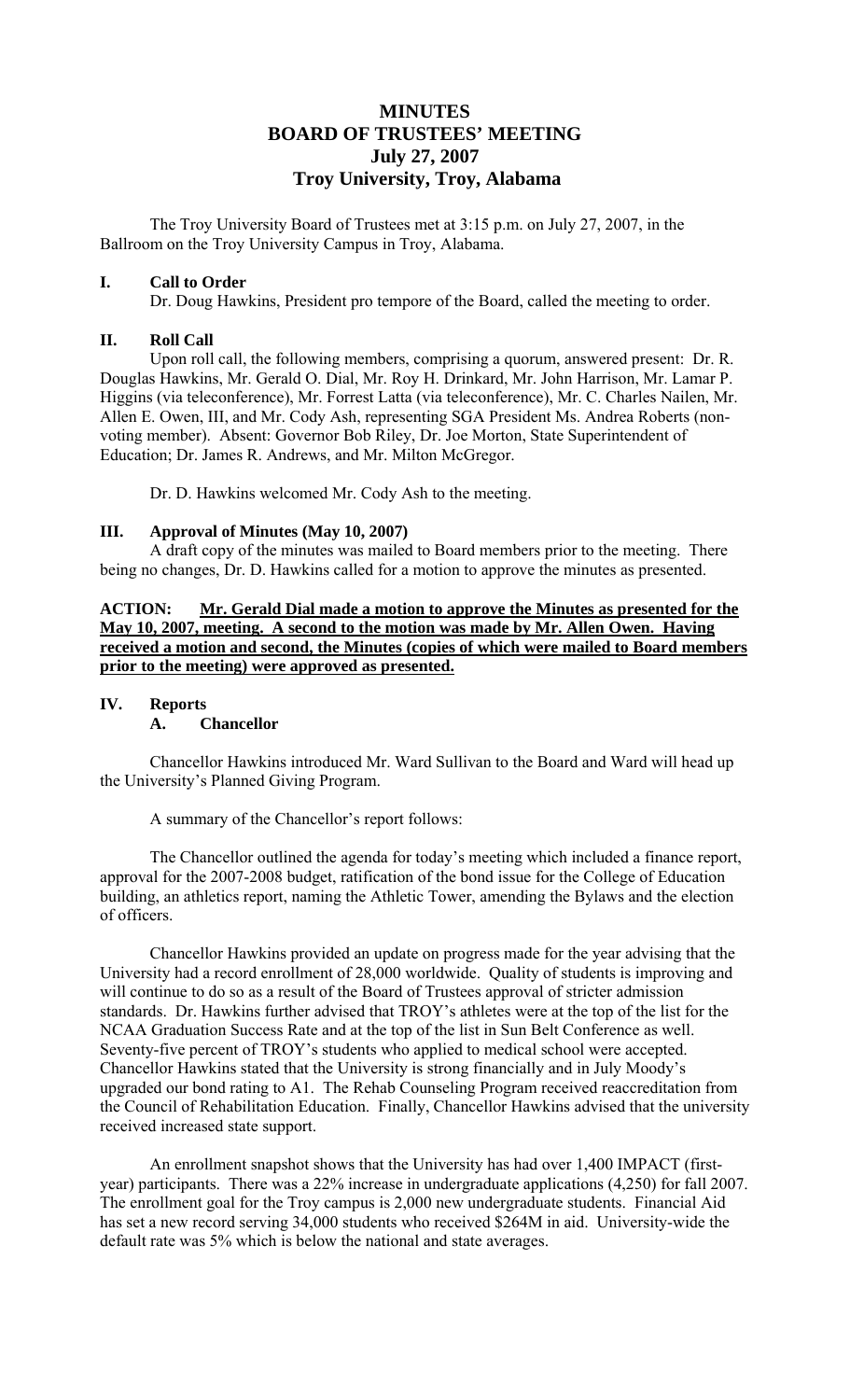The Odyssey Convocation for first-year students is set for August 12 and Jill Dobson, a TROY graduate now with Fox News, will be keynote speaker.

 Chancellor Hawkins advised that a review of the University's safety and security policies has been accomplished. Upgrades and changes where needed have been made. A new campus alert system has been put into place.

 In May 2007 Troy University held its first commencement in Malaysia and in June 2007 our fourth in China. TROY is moving ahead with plans for an Alabama Development Office partnership office in China and visitors from China will be on campus later in the week to discuss our proposal for Confucius Institute.

 Internationalization continues to be a focal point for the University and there are currently 726 international students at TROY. The faculty have been fully engaged going from the Philippines to Peru to China. The University's Study Abroad Programs are active in countries such as Spain, Sweden, Kenya & Rwanda, Japan, Mexico, Costa Rica, and England.

 Diversity continues to be very important to the University and the Chancellor said we are, by any definition, the most racially diverse institution in Alabama. Almost 39% are categorically African Americans and Troy University has the most graduates this past year of any institution in Alabama. As it relates to the historically black institutions, Troy had 927 graduates from our Alabama-based campuses, compared to Alabama State University with 783 and Alabama A&M with 600.

 Chancellor Hawkins gave an update on preparations underway for the Southern Association of Colleges and Schools reaccreditation visit scheduled for 2009.

 An update was given on the Remote Proctor initiative and it was noted that the University received its first 25 units. In the fall of 2007 the University will have the first MBA online class and in the spring of 2008 will offer online courses to approximately 750 students who will use the Remote Proctor process. By August 2009 full implementation should be completed.

Groundbreaking for the new College of Education building has been set for August  $10<sup>th</sup>$ . The building will have 54,000 square fee of usable space with approximately 23,000 square feet expansion space in the basement and attic. Estimated cost for the project is \$13,000,000. The building will house 15 new classrooms and labs, the latest in technology, and 46 new offices for faculty. In addition to the College of Education, the facility will also house the Inservice Center.

Chancellor Hawkins reported that the estimated cost for the Bibb Graves Hall renovation project is estimated at a cost of \$7M. Some of the funding will come from the Capital Campaign and the bond issue. Projected date for startup of the project is January 2009.

In conclusion, future facility projects, according to the Chancellor, include expansion of Stewart Dining Hall; dormitory renovations to include Alumni, Hamil and Gardner Halls; the construction of a multi-purpose arena; a new classroom facility in Montgomery; a Riverfront facility at the Phenix City Campus; Smith Hall west wing; fraternity housing project; and a new Health and Science building.

#### **B. Finance Report, Mr. Bookout**

Mr. Bookout reported that due to the timing of the Board meeting it was necessary to accelerate the budget presentation by approximately a month. Therefore, he said, an interim financial picture was not available at this time.. Mr. Bookout addressed the University's bond rating upgrade by Moody's to A1. He provided an explanation of what an A1 bond rating means to the University. Following the overview, Mr. Bookout added that we all should be proud of the A1 rating as partners in this effort.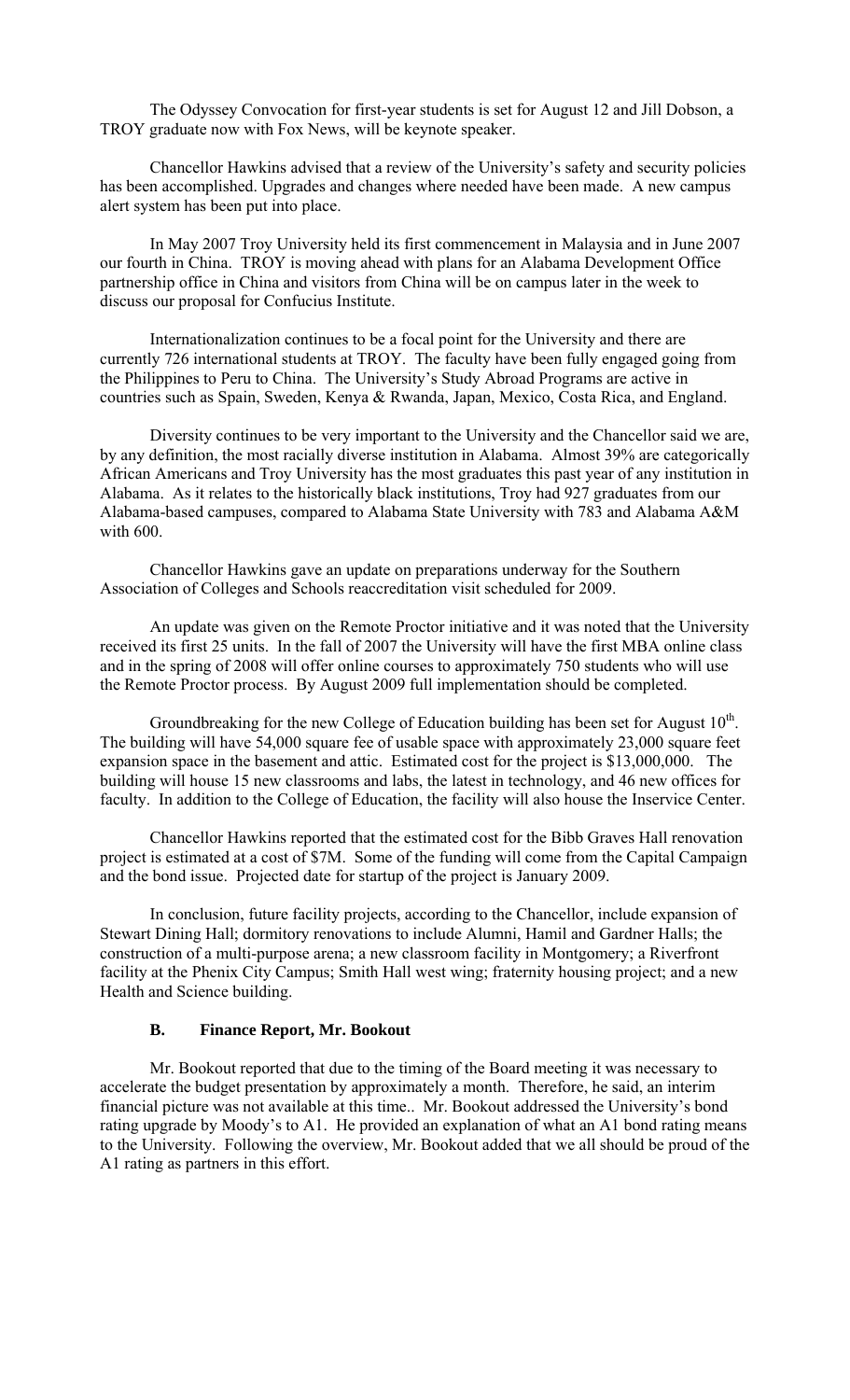# **C. Board Committee Reports**  o **Finance Committee, Honorable John Harrison**

Mr. Harrison reported that because of time constraint as referenced by Mr. Bookout in his report, the full Finance Committee had not met, but he had had an opportunity to review the 2007-2008 budget with University administrators. Mr. Harrison offered an introduction to the budget presentation and called upon Mr. Bookout to brief the Board Mr. Bookout called attention to the budget packet provided to Board members and gave a brief overview of revenues/expenditures and responded to questions/comments from Board members.

 Mr. Harrison commended Chancellor Hawkins, Senator Jimmy Holley, Representative Alan Boothe, Dr. Cam Martindale, Dr. Doug Patterson, Mr. Jim Bookout, Mr. Marcus Paramore, and others for their efforts in assisting with state appropriations for the University.

Following the presentation, Mr. Harrison made a motion for adoption of Resolution No.

1.

# • **Resolution No. 1—Approving 2007-2008 Budget**

### **Resolution No. 1**

**ACTION: A motion was made by Mr. Harrison. The chair called for a second. The motion was seconded by Mr. Dial.** 

**DISCUSSION: Mr. Dial recommended as a suggestion that this Board go on record as working toward no tuition increase in 2008-2009, adding that he felt this would send a great message from the University to the public and the students. He concluded his remarks by saying that this would also send a great message to the Legislature that Troy University is being a good steward of its money. Mr. Higgins added that he agreed with Mr. Dial saying that with continued support from the Legislature to receive equity funding we would move toward no tuition increase for next year.**

**Following discussion, the chair called for a vote and Resolution No. 1 which follows was unanimously approved.**

Resolution No. 1

### **Approving the 2007 – 2008 Budget**

**WHEREAS**, the administration of Troy University has developed and recommended the Troy University budget for FY 2007-2008; and

 **WHEREAS**, as the Chancellor has reviewed the revenues and expenditures within the proposed budget and has determined that the proposed budget is fiscally sound; and

**WHEREAS**, the Board members were briefed on various new revenues and proposed new expenditures at the annual Board retreat in March of 2007; and

**WHEREAS**, there are sufficient funds to provide for a salary increase;

**THEREFORE, BE IT RESOLVED** by the Board of Trustees on the  $27<sup>th</sup>$  day of July 2007 that the attached budget for 2007-2008 fiscal year is approved with the understanding that the Chancellor is authorized to make such changes from time to time as, in his judgment, may be necessary; and

**BE IT FURTHER RESOLVED** that the Board of Trustees authorizes up to a five percent salary increase for faculty, staff, and classified employees of the University as established by the Chancellor.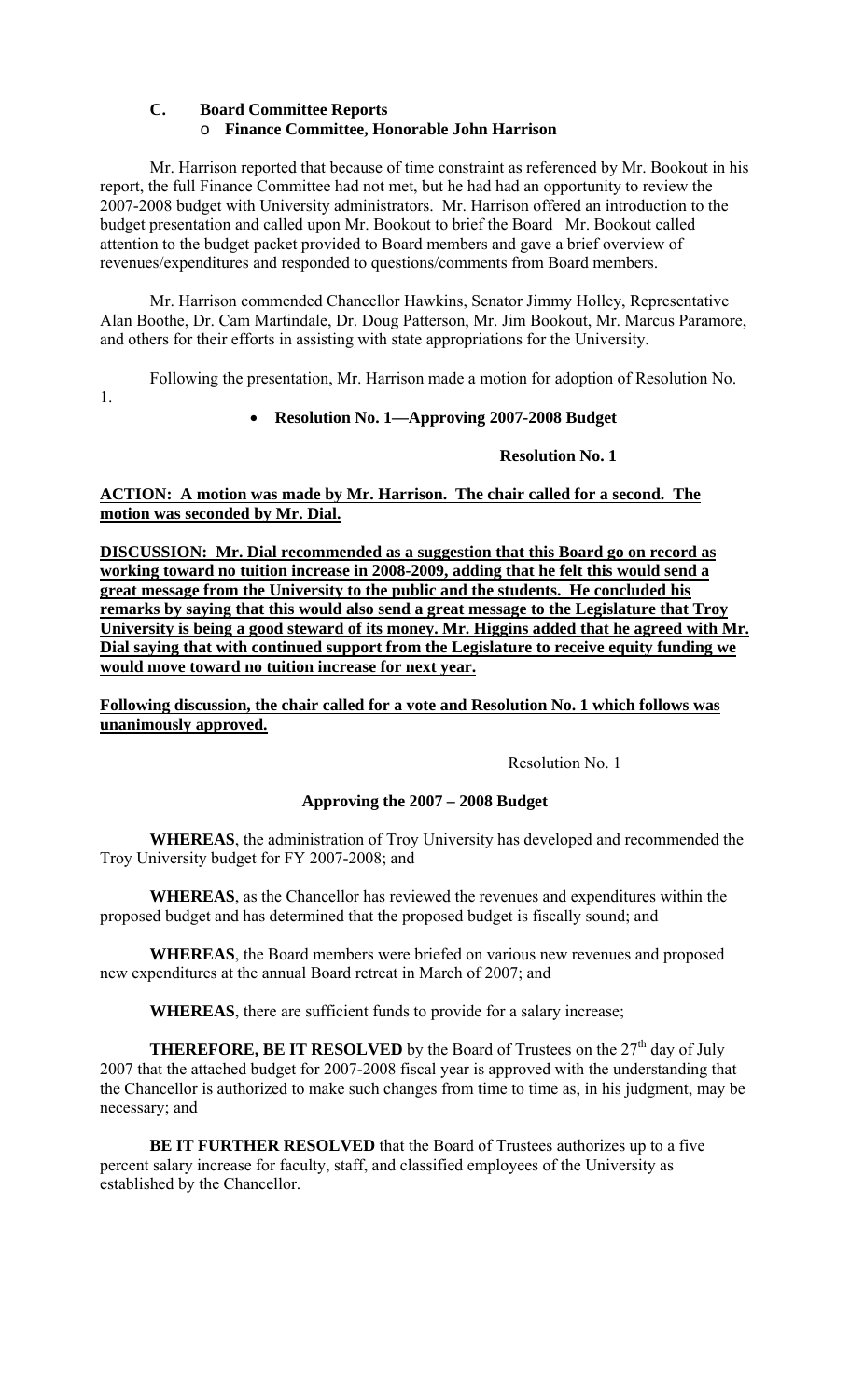### • **Resolution No. 2—Ratification of Bond Issue for College of Education Building**

Mr. Harrison called upon Mr. Roy Goldfinger, Bond Attorney for the University, to make brief comments regarding Resolution No. 2. Mr. Goldfinger provided a recap of Board activity leading up to today's resolution, adding that Resolution No. 2 is for ratification of the steps that have been taken and to close the circle on this bond issue. Following his comments, Mr. Goldfinger called for questions/comments.

There being no further discussion, the chair called for a motion on Resolution No. 2.

Resolution No. 2

#### **ACTION: Resolution No. 2 was unanimously adopted on a motion made by Mr. Harrison and seconded by Mr. Higgins.**

#### **RESOLUTION RATIFYING AND APPROVING ACTIONS TAKEN AND DETERMINATIONS MADE BY THE CHANCELLOR AND TREASURER OF THE UNIVERSITY IN CONNECTION WITH THE ISSUANCE BY THE UNIVERSITY OF ITS GENERAL STUDENT FEE REVENUE BONDS, SERIES 2007.**

 WHEREAS, the Board of Trustees of Troy University (the "University") heretofore on May 10, 2007 adopted a resolution (the "Series 2007 Resolution") authorizing the issuance by the University of up to \$13,000,000 in principal amount of its General Student Fee Revenue Bonds, Series 2007 (the "Series 2007 Bonds"); and

 WHEREAS, the Series 2007 Resolution entrusted to the discretion of the Chancellor and Treasurer of the University the taking of various actions and the making of various determinations on behalf of the Board in connection with the timing of issuance, terms and provisions, securitization, pricing and application of proceeds of the Series 2007 Bonds, such actions and determinations to be commemorated in the Determination Document (said term and others used but not otherwise defined herein having the meanings given to them in the Series 2007 Resolution); and

 WHEREAS, the Chancellor and Treasurer have taken the actions and made the determinations so entrusted to them, and have jointly executed the Determination Document as of July 12, 2007, a true and complete copy of which has been attached hereto as Annex A; and

 WHEREAS, by the terms of the Series 2007 Resolution, the Determination Document, upon its execution, became and shall be construed as an integral part of the Series 2007 Resolution.

 NOW, THEREFORE, BE IT RESOLVED BY THE BOARD OF TRUSTEES OF TROY UNIVERSITY, that the actions heretofore taken and the determinations heretofore made by the Chancellor and Treasurer of the University in connection with the Series 2007 Bonds, as heretofore authorized in the Series 2007 Resolution and commemorated in the Determination Document, be and the same are hereby ratified and approved in all respects.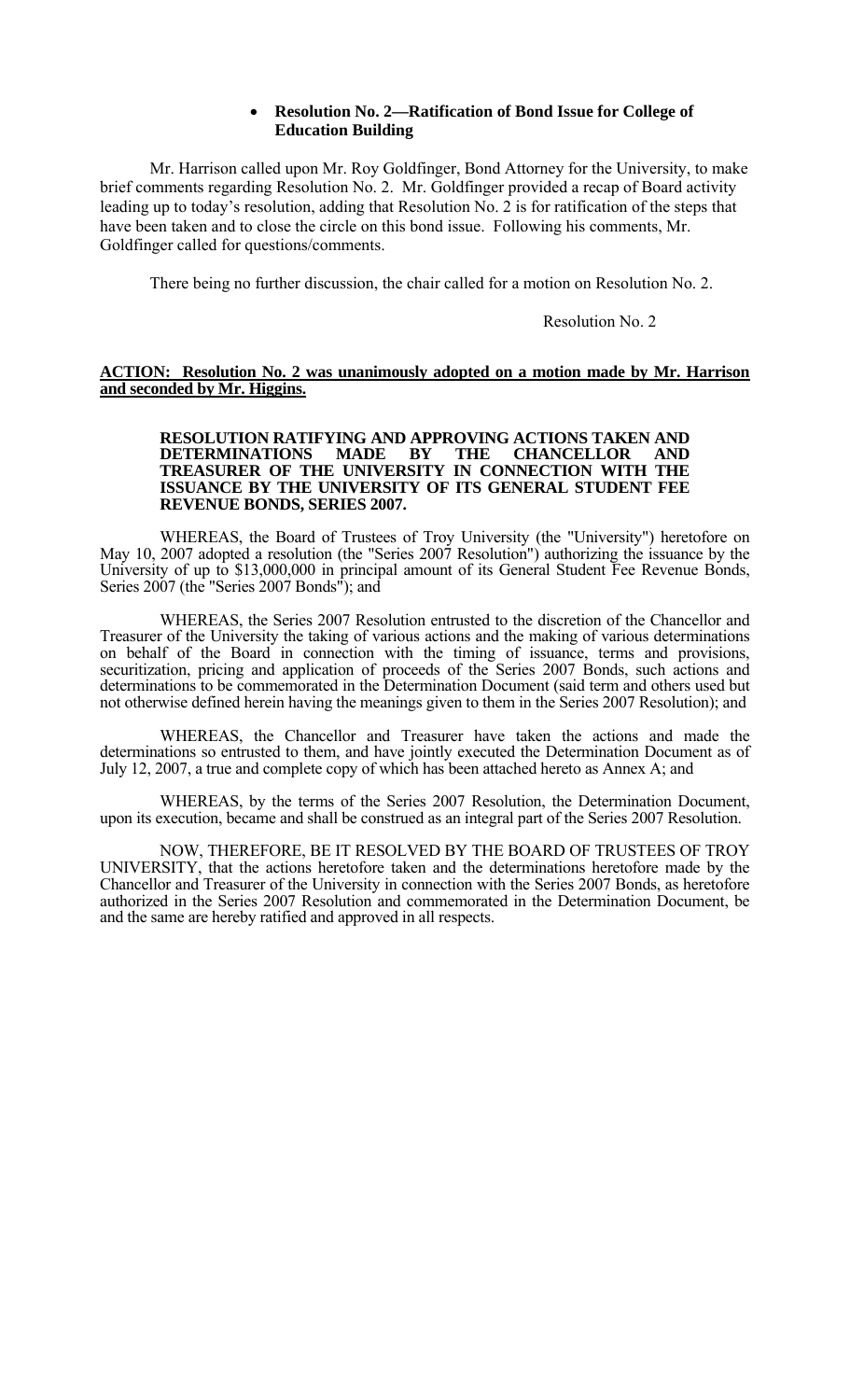Passed by the Board of Trustees of Troy University this 27th day of July, 2007.

President pro tempore of the Board<br>of Trustees

(S E A L)

Attest:<br>Secretary of the Board of Trustees

f:\\tsu\07bonds\ratifres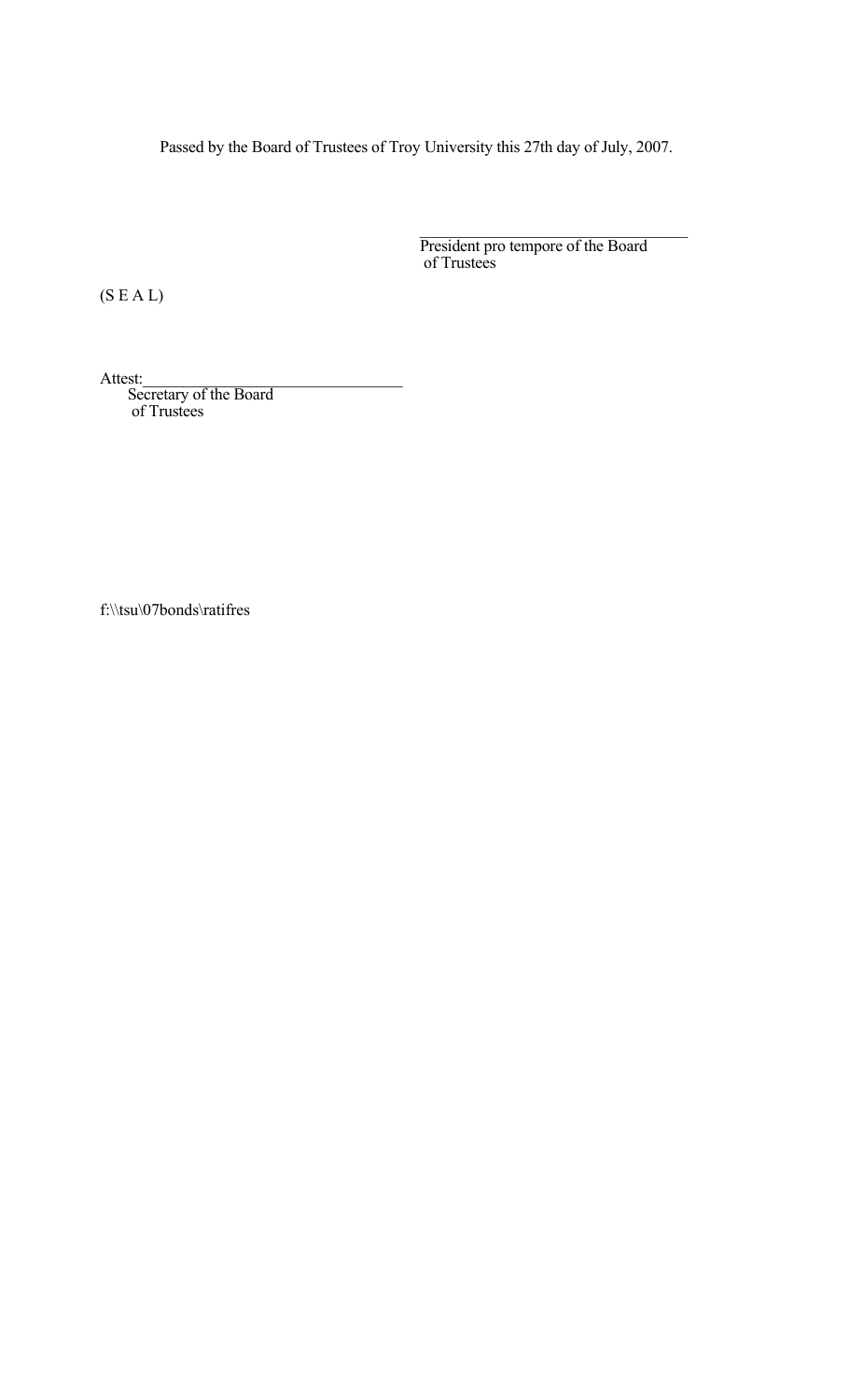**ANNEX A** 

**SERIES 2007 DETERMINATION DOCUMENT**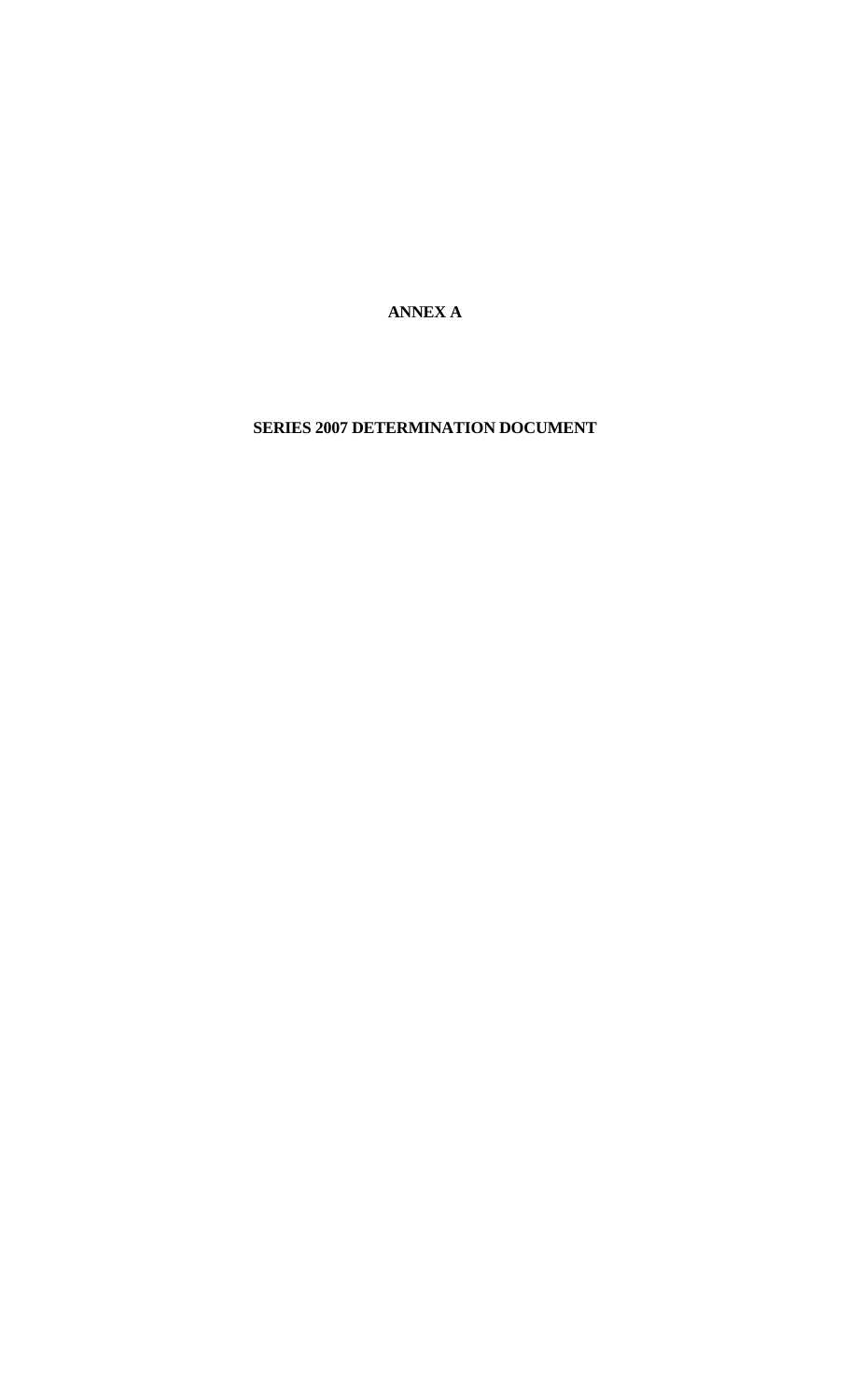#### Troy University General Student Fee Revenue Bonds Series 2007

#### DETERMINATION DOCUMENT

 The undersigned officers of Troy University (the "University"), a public corporation and instrumentality duly created and validly existing under the laws of the State of Alabama (the "State"), hereby acknowledge the express authorization given to them in the resolution adopted by the Board of Trustees of the University (the "Board") on May 10, 2007 (the "Series 2007 Resolution"), which authorized the issuance by the University of the above-captioned obligations, to make certain determinations relative to said obligations. Terms used but not otherwise defined herein shall have the meanings given to them in the Series 2007 Resolution, of which (by the terms of the Series 2007 Resolution) this document shall constitute an integral part. The undersigned note that, if and to the extent the determinations so entrusted to be made by them are not made herein, they shall be hereafter made in the Closing Certificate of the University to be executed and delivered by them on the Issue Date (the "Closing Certificate"). Subject to the foregoing, the following determinations are hereby made:

 1. The undersigned have heretofore determined, as authorized pursuant to Section 3.1(b) of the Series 2007 Resolution, that prevailing market conditions warranted proceeding with the sale and issuance of the Series 2007 Bonds (hereinafter, the "Bonds"). As such, and as authorized pursuant to Section 5.1(a) of the Series 2007 Resolution, the POS of the University relative to the Bonds was prepared and distributed by the Purchaser. As further authorized pursuant to said Section 5.1(a), that POS dated June 27, 2007 is hereby "deemed final" as of its date, for purposes of SEC Rule 15c2-12.

The purpose to which the proceeds of the Bonds shall be applied is that purpose described in clause (i) of Section 2.1(a) of the Series 2007 Resolution, being the construction and equipping of new classroom and related facilities for the College of Education at the Troy campus of the University. If and to the extent there remain any proceeds of the Bonds after funding the purpose described in the preceding sentence, they shall be applied to pay or reimburse costs of acquiring, constructing, furnishing and equipping such other Improvements to the Troy campus of the University as may hereafter appear necessary or desirable.

 3. As authorized pursuant to Section 3.1(c) of the Series 2007 Resolution, the undersigned hereby make the following determinations with respect to the terms and provisions of the Bonds:

(1) The precise aggregate principal amount of the Bonds will be \$13,000,000.

(2) The dated date of the Bonds shall be July 1, 2007.

 (3) The Bonds shall bear interest at the fixed rates shown below, payable semiannually on May 1 and November 1 of each year commencing November 1, 2007 (each, an "Interest Payment Date").

 (4) The Bonds shall mature on November 1 in the years and principal amounts and bear interest at the per annum rates set forth in the following table:

| Year | Amount       | <b>Interest Rate</b> |
|------|--------------|----------------------|
| 2020 | \$<br>95,000 | 4.500%               |
| 2021 | 835,000      | 4.500                |
| 2022 | 840,000      | 4.500                |
| 2023 | 225,000      | 4.625                |
| 2023 | 1,145,000    | 5.000                |
| 2024 | 1,405,000    | 4.600                |
| 2025 | 290,000      | 4.625                |
| 2025 | 1,730,000    | 5.000                |
| 2026 | 2,080,000    | 4.625                |
| 2027 | 100,000      | 4.750                |
| 2027 | 2,045,000    | 5.000                |
| 2028 | 2,210,000    | 4.750                |

 (5) The Bonds are subject to optional redemption at par on and after May 1, 2017. The Bonds are not subject to mandatory redemption and are not subject to tender.

 4. As authorized pursuant to Section 5.2 of the Series 2007 Resolution, the undersigned hereby select and approve A.G. Edwards & Sons, Inc., Atlanta, Georgia, as the Purchaser of the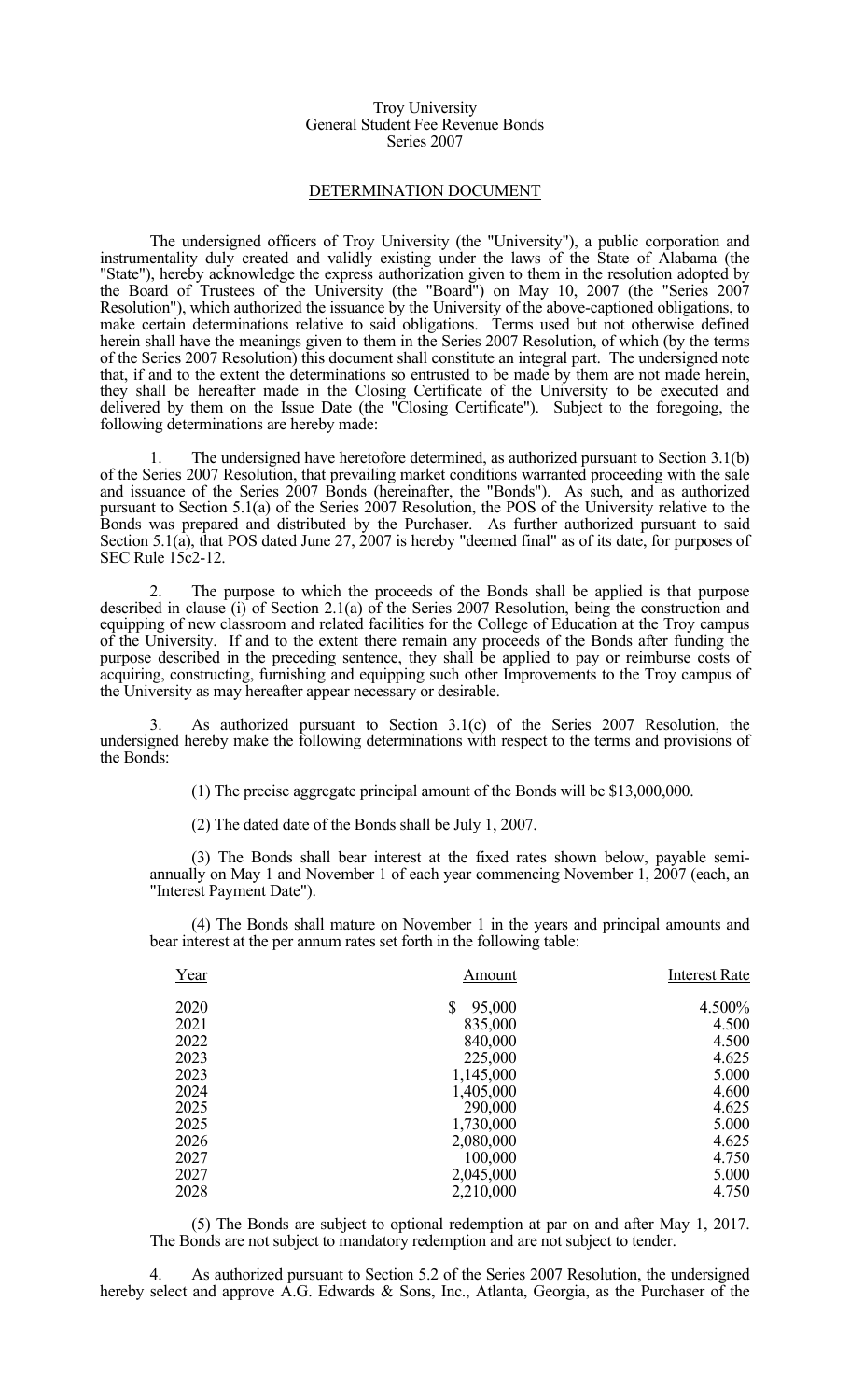Bonds, and hereby determine that the purchase price at which the Bonds shall be sold to the Purchaser shall be (a) 99.461% of the aggregate principal amount thereof, or \$12,929,930.00, less (b) original issue discount in the aggregate amount of \$68,876.55, plus (c) original issue premium in the aggregate amount of \$165,835.80, plus (d) the sum of \$43,057.20, representing accrued interest on the Bonds from their date to July 26, 2007, being the intended Issue Date, for a total price of \$13,069,946.45.

 5. Having successfully concluded negotiations with Ambac, the undersigned officers, as authorized pursuant to Section 10.1 of the Series 2007 Resolution, have determined to accept from Ambac two commitments, for the issuance by Ambac of (a) a financial guaranty insurance policy covering the payment of debt service on the Bonds (the "2007 Policy"), and (b) a Reserve Credit Facility in face amount at least equal to the increase in the Maximum Annual Debt Service Requirement attributable to the Bonds. Attached hereto as Appendix I and hereby made a part hereof and of the Series 2007 Resolution (as authorized by Section 10.1 thereof), are the provisions, supplemental to and designated as and constituting "Article XII" of the Series 2007 Resolution, required by Ambac Assurance in connection with the issuance of the 2007 Policy.

[Balance of page intentionally left blank]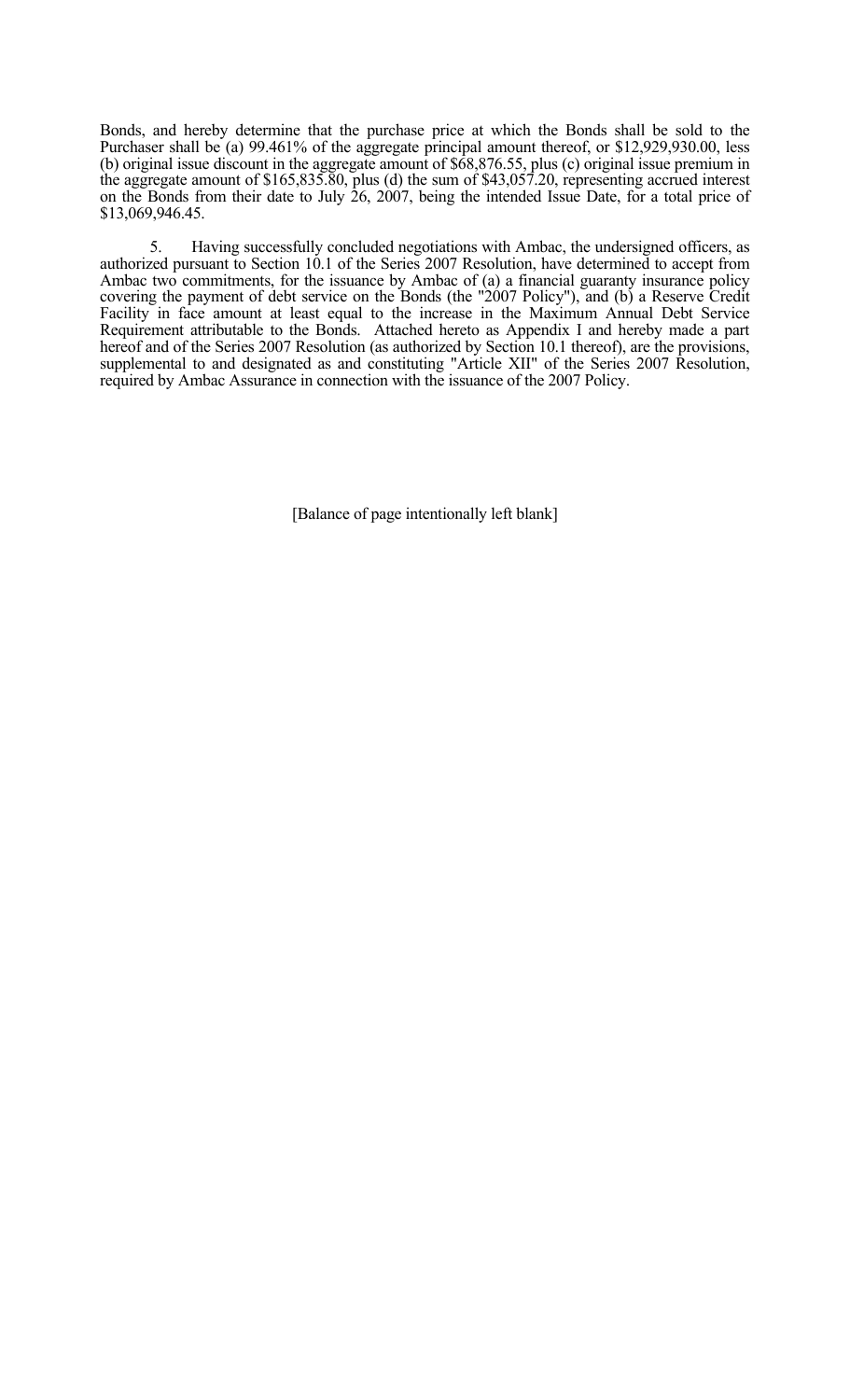IN WITNESS WHEREOF, we have hereunto set our hands and the seal of Troy University, as of this 12th day of July, 2007.

 $\mathcal{L}_\text{max}$  and  $\mathcal{L}_\text{max}$  and  $\mathcal{L}_\text{max}$  and  $\mathcal{L}_\text{max}$  and  $\mathcal{L}_\text{max}$  and  $\mathcal{L}_\text{max}$ 

 $\mathcal{L}_\text{max}$  and  $\mathcal{L}_\text{max}$  and  $\mathcal{L}_\text{max}$  and  $\mathcal{L}_\text{max}$  and  $\mathcal{L}_\text{max}$  and  $\mathcal{L}_\text{max}$ [S E A L] Chancellor of the University and Secretary of the Board of Trustees

 Treasurer and Vice Chancellor for Financial Affairs of the University

f:\\tsu\07bonds\detdoc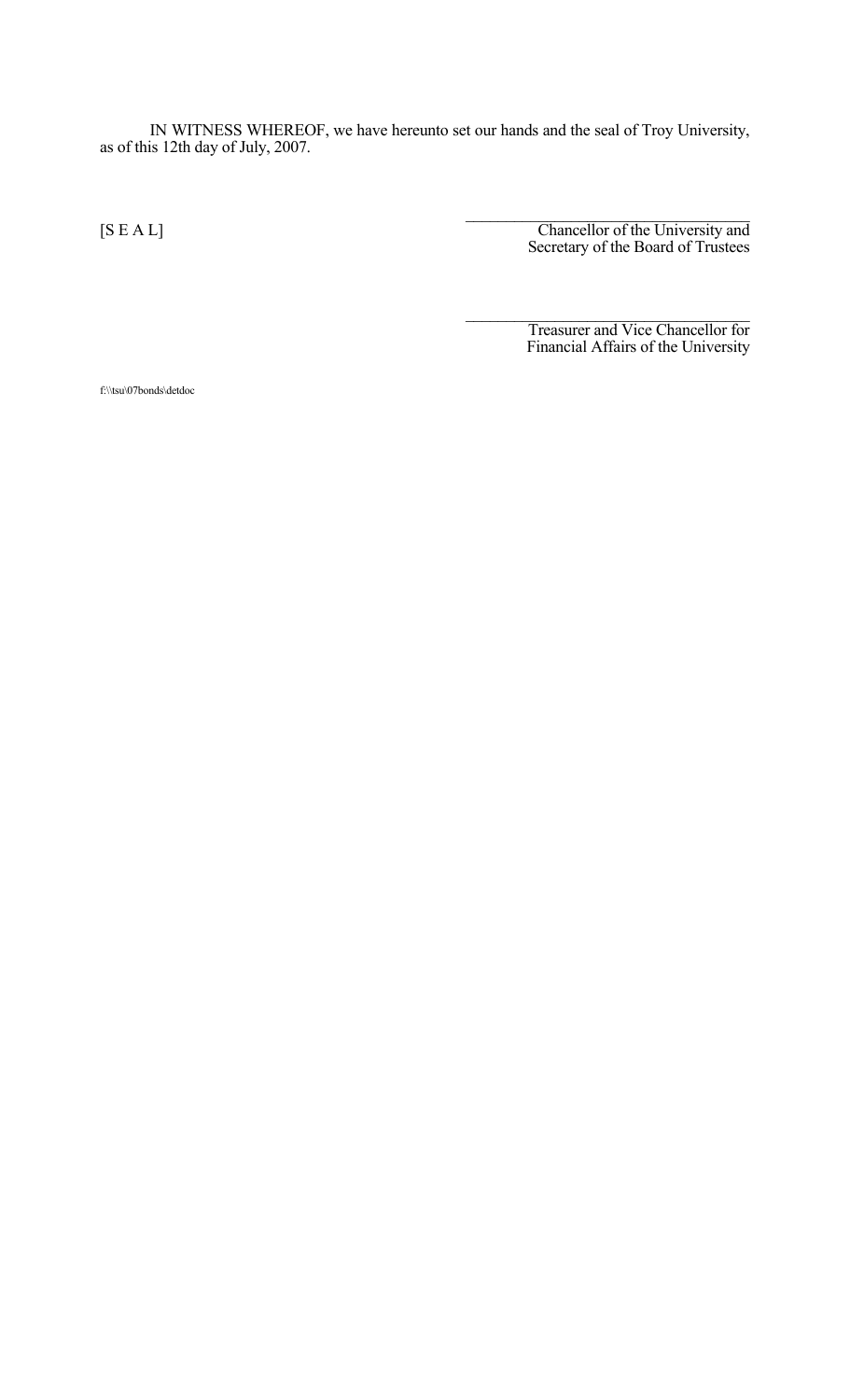**APPENDIX I**

**PROVISIONS RELATING TO THE 2007 POLICY**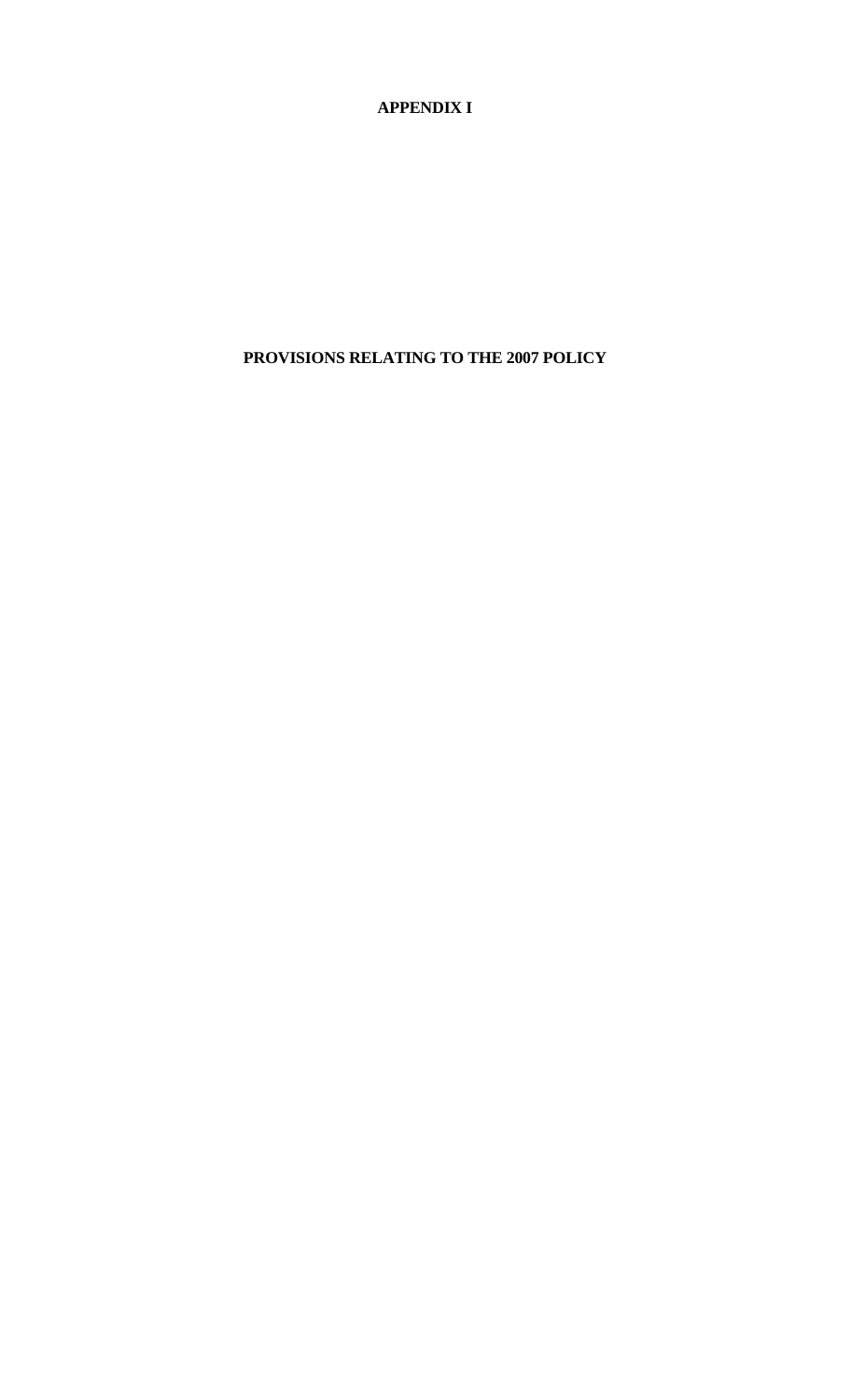#### ARTICLE XII

#### PROVISIONS RELATING TO THE POLICY

 The provisions of this Article XII are adopted and entered into as a condition to the issuance by Ambac Assurance Corporation (hereinafter, "Ambac Assurance") of the financial guaranty insurance policy covering the payment of debt service on the Series 2007 Bonds (the "Policy"), and shall remain in effect so long as the Series 2007 Bonds remain Outstanding within the meaning of the Bond Resolution and this Resolution.

#### Section 12.1 Payment Procedure Pursuant to the Policy.

 (a) At least one (1) day prior to all payment dates on the Series 2007 Bonds, the Depository will determine whether there will be sufficient funds in the Funds to pay the principal of or interest on the Series 2007 Bonds on such payment date. If the Depository determines that there will be insufficient funds in such Funds, the Depository shall so notify Ambac Assurance. Such notice shall specify the amount of the anticipated deficiency, the Series 2007 Bonds to which such deficiency is applicable and whether such Bonds will be deficient as to principal or interest, or both. If the Depository has not so notified Ambac Assurance at least one (1) day prior to a payment date, Ambac Assurance will make payments of principal or interest due on the Series 2007 Bonds on or before the first (1st) day next following the date on which Ambac Assurance shall have received notice of nonpayment from the Depository.

 (b) The Depository shall, after giving notice to Ambac Assurance as provided in (a) above, make available to Ambac Assurance and, at Ambac Assurance's direction, to The Bank of New York, in New York, New York, as insurance trustee for Ambac Assurance or any successor insurance trustee (the "Insurance Trustee"), the registration books of the University maintained by the Depository and all records relating to the Funds maintained under the Bond Resolution.

 (c) The Depository shall provide Ambac Assurance and the Insurance Trustee with a list of registered owners of Series 2007 Bonds entitled to receive principal or interest payments from Ambac Assurance under the terms of the Policy, and shall make arrangements with the Insurance Trustee (i) to mail checks or drafts to the registered owners of Series 2007 Bonds entitled to receive full or partial interest payments from Ambac Assurance and (ii) to pay principal of Series 2007 Bonds surrendered to the Insurance Trustee by the registered owners of Series 2007 Bonds entitled to receive full or partial principal payments from Ambac Assurance.

 (d) The Depository shall, at the time it provides notice to Ambac Assurance pursuant to (a) above, notify registered owners of Series 2007 Bonds entitled to receive the payment of principal thereof or interest thereon from Ambac Assurance (i) as to the fact of such entitlement, (ii) that Ambac Assurance will remit to them all or a part of the interest payments next coming due upon proof of bondholder entitlement to interest payments and delivery to the Insurance Trustee, in form satisfactory to the Insurance Trustee, of an appropriate assignment of the registered owner's right to payment, (iii) that should they be entitled to receive full payment of principal from Ambac Assurance, they must surrender their Series 2007 Bonds (along with an appropriate instrument of assignment in form satisfactory to the Insurance Trustee to permit ownership of such Bonds to be registered in the name of Ambac Assurance) for payment to the Insurance Trustee, and not the Depository, and (iv) that should they be entitled to receive partial payment of principal from Ambac Assurance, they must surrender their Series 2007 Bonds for payment thereon first to the Depository, who shall note on such Bonds the portion of the principal paid by the Depository, and then, along with an appropriate instrument of assignment in form satisfactory to the Insurance Trustee, to the Insurance Trustee, which will then pay the unpaid portion of principal.

 (e) In the event that the Depository has notice that any payment of principal of or interest on a Series 2007 Bond which has become Due for Payment (as defined in the Policy) and which is made to a bondholder by or on behalf of the University has been deemed a preferential transfer and theretofore recovered from its registered owner pursuant to the United States Bankruptcy Code by a trustee in bankruptcy in accordance with the final, nonappealable order of a court having competent jurisdiction, the Depository shall, at the time Ambac Assurance is notified pursuant to (a) above, notify all registered owners that in the event that any registered owner's payment is so recovered, such registered owner will be entitled to payment from Ambac Assurance to the extent of such recovery if sufficient funds are not otherwise available, and the Depository shall furnish to Ambac Assurance its records evidencing the payments of principal of and interest on the Series 2007 Bonds which have been made by the Depository and subsequently recovered from registered owners and the dates on which such payments were made.

 (f) In addition to those rights granted Ambac Assurance under this Resolution, Ambac Assurance shall, to the extent it makes payment of principal of or interest on Series 2007 Bonds, become subrogated to the rights of the recipients of such payments in accordance with the terms of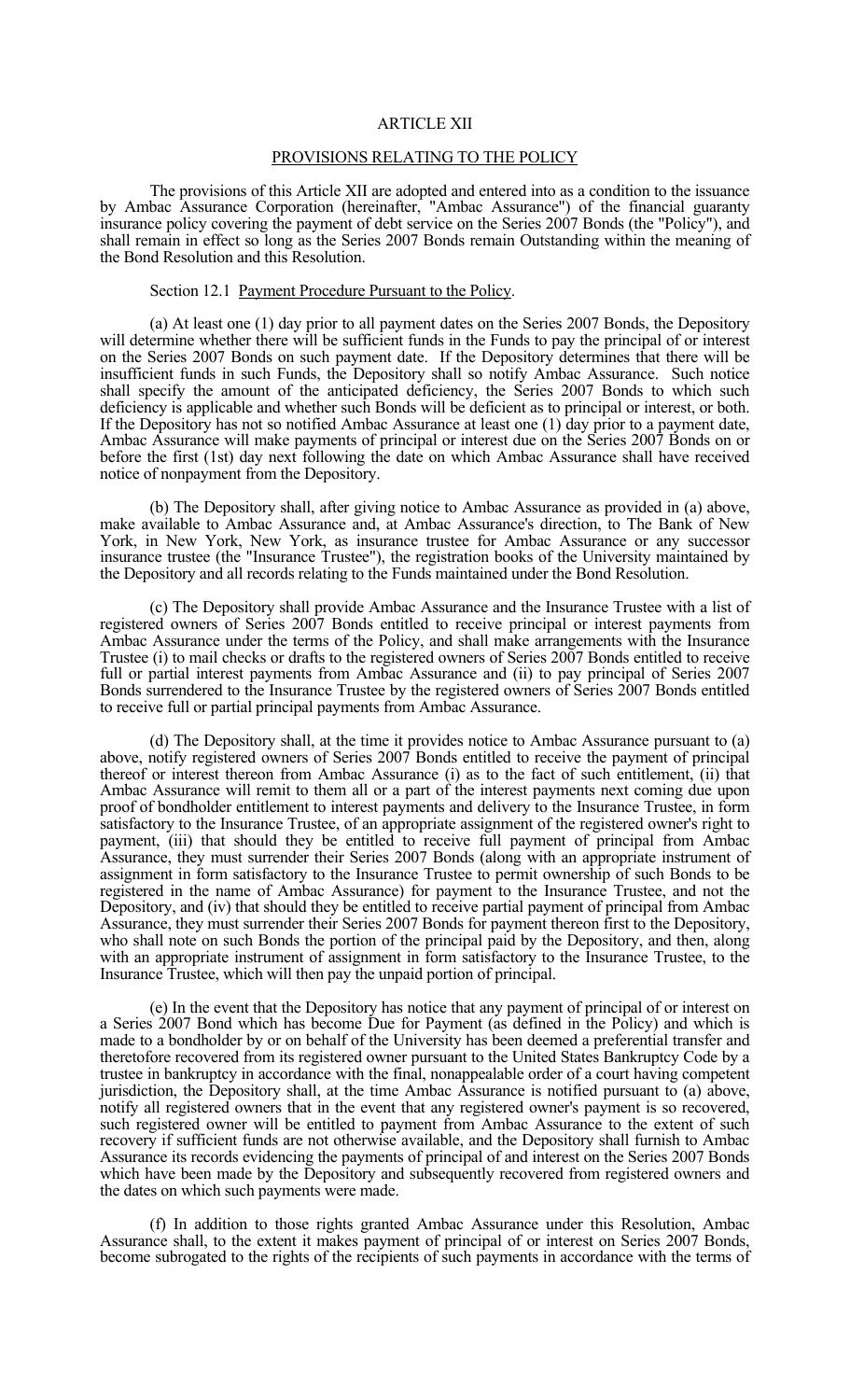the Policy, and to evidence such subrogation (i) in the case of subrogation as to claims for past due interest, the Depository shall note Ambac Assurance's rights as subrogee on the registration books of the University maintained by the Depository upon receipt from Ambac Assurance of proof of the payment of interest thereon to the registered owners of the Series 2007 Bonds, and (ii) in the case of subrogation as to claims for past due principal, the Depository shall note Ambac Assurance's rights as subrogee on the registration books of the University maintained by the Depository upon surrender of the Series 2007 Bonds by the registered owners thereof together with proof of the payment of principal thereof.

Section 12.2 Notices, Etc.

 (a) While the Policy is in effect, the University shall furnish to Ambac Assurance (to the attention of the Surveillance Department, unless otherwise indicated), upon request, the following: (i) a copy of any financial statement, audit and/or annual report of the University; (ii) a copy of any notice to be given to the registered owners of the Series 2007 Bonds, including without limitation notice of any redemption of or defeasance of Series 2007 Bonds, and any certificate rendered pursuant to the Bond Resolution or this Resolution relating to the security for the Series 2007 Bonds; and (iii) such additional information as it may reasonably request.

 (b) The Depository shall notify Ambac Assurance of any failure of the University to provide relevant notices, certificates, etc.

 (c) The University will permit Ambac Assurance to discuss the affairs, finances and accounts of the University or any information Ambac Assurance may reasonably request regarding the security for the Series 2007 Bonds with appropriate officers of the University. The Depository and the University, as applicable, will permit Ambac Assurance to have access to the Improvements and to have access to and make copies of all books and records relating to the Series 2007 Bonds at any reasonable time.

 (d) Notwithstanding any other provision of this Resolution, the Depository shall immediately notify Ambac Assurance if at any time there are insufficient moneys to make any payments of principal and/or interest as required and immediately upon the occurrence of any default hereunder or under the Bond Resolution.

 (e) Ambac Assurance shall be included as a party to be notified with respect to the University's Continuing Disclosure Agreement set forth in Article VII hereof.

 (f) Ambac Assurance shall receive prior written notice of any resignation on the part of the Depository.

 (g) Upon receipt of any notice pursuant to (d) above, Ambac Assurance shall have the right to direct an accounting by and at the expense of the University, and the University's failure to comply with such direction within thirty (30) days after receipt of written notice of the direction from Ambac Assurance shall be deemed a default under this Resolution; provided, however, that if the accounting cannot be completed within such period, then such period will be extended so long as the accounting is begun within such period and diligently pursued, but only if such extension would not materially adversely affect the interests of any registered owner of the Series 2007 Bonds.

 (h) All notices required to be given to Ambac Assurance under this Resolution shall be in writing and shall be sent by first-class mail, postage prepaid, addressed to Ambac Assurance Corporation, One State Street Plaza, New York, New York 10004, to the attention of the Surveillance Department, unless otherwise indicated.

#### Section 12.3 Consents; Remedies.

 (a) Any provision of this Resolution expressly recognizing or granting rights in or to Ambac Assurance may not be amended in any manner which affects the rights of Ambac Assurance hereunder without the prior written consent of Ambac Assurance.

 (b) Unless otherwise provided in this Section 12.3, Ambac Assurance's consent shall be required, in addition to the consent of the holders of Bonds, when required, for the following purposes: (i) execution and delivery of any Supplemental Resolution or any amendment, supplement or change to or modification of this Resolution; (ii) removal of the Depository and selection and appointment of any successor to the Depository; and (iii) initiation or approval of any action not described in clauses (i) or (ii) hereof which would require consent of the holders of Bonds.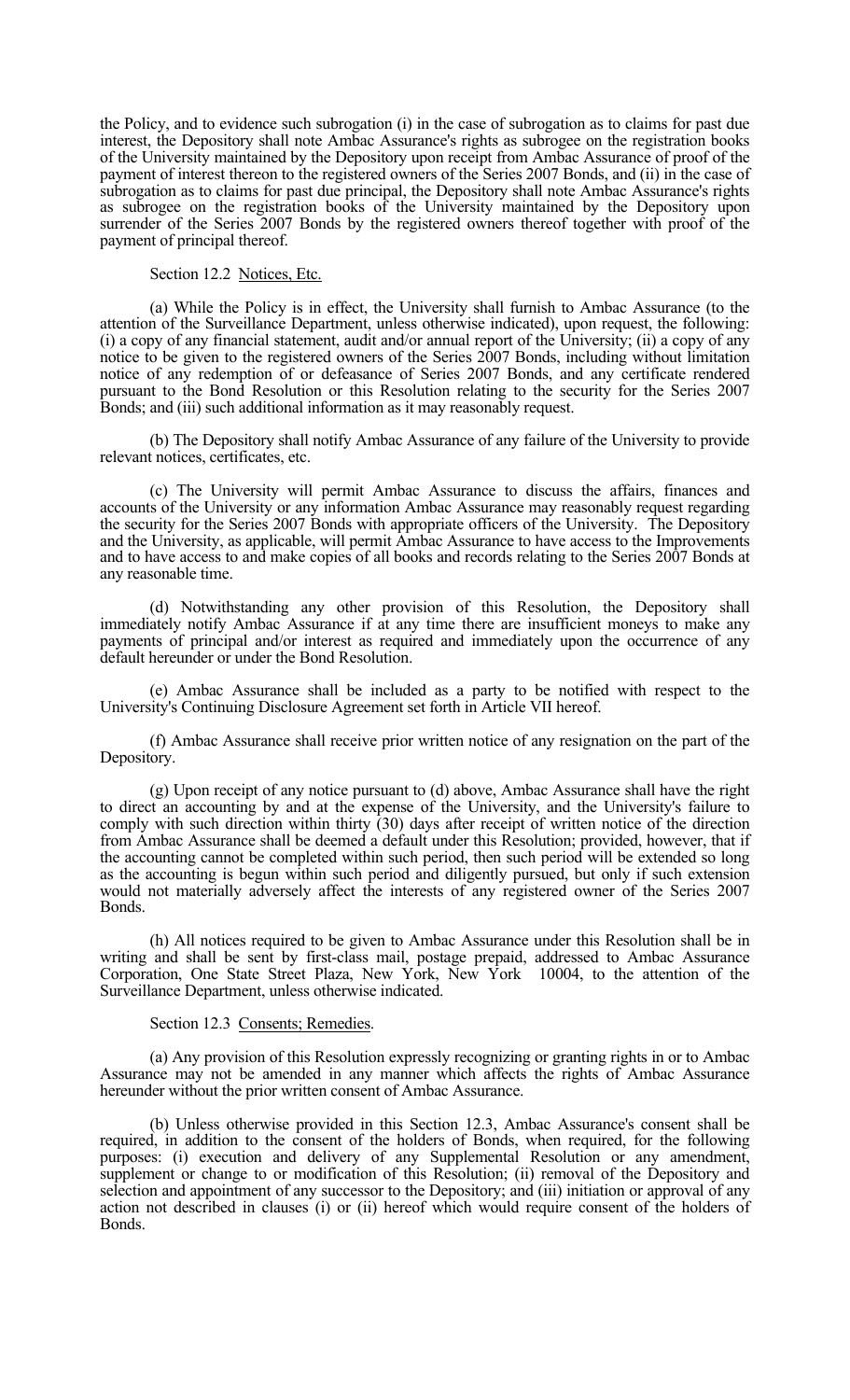(c) Any reorganization or liquidation plan with respect to the University must be acceptable to Ambac Assurance. In the event of any reorganization or liquidation, Ambac Assurance shall have the right to vote on behalf of all holders who hold Ambac Assurance-insured Series 2007 Bonds absent a default by Ambac Assurance under the Policy.

 (d) Anything in this Resolution to the contrary notwithstanding, upon the occurrence and continuance of a default, Ambac Assurance shall be entitled to control and direct the enforcement of all rights and remedies granted to the holders of Series 2007 Bonds or the Depository for the benefit of such holders under the Bond Resolution.

 (e) Ambac Assurance reserves the right to charge the University a fee for any consent or amendment to the Bond Resolution or this Resolution while the Policy is outstanding.

#### Section 12.4 Miscellaneous.

 (a) To the extent that this Resolution confers upon or gives or grants to Ambac Assurance any right, remedy or claim under or by reason of this Resolution, Ambac Assurance is hereby explicitly recognized as being a third-party beneficiary hereunder and may enforce any such right, remedy or claim conferred, given or granted hereunder.

 (b) Nothing in this Resolution expressed or implied is intended or shall be construed to confer upon, or to give or grant to, any person or entity, other than the University, the Depository, Ambac Assurance and the registered owners of the Series 2007 Bonds, any right, remedy or claim under or by reason of this Resolution or any covenant, condition or stipulation hereof, and all covenants, stipulations, promises and agreements in this Resolution contained by and on behalf of the University shall be for the sole and exclusive benefit of the University, the Depository, Ambac Assurance and the registered owners of the Series 2007 Bonds.

 (c) Notwithstanding any other provision of this Resolution, in determining whether the rights of the holders of the Series 2007 Bonds will be adversely affected by any action taken pursuant to the terms and provisions of the Bond Resolution or this Resolution, the Depository shall consider the effect on such holders as if there were no Policy.

 (d) Notwithstanding anything herein to the contrary, in the event that the principal and/or interest on the Series 2007 Bonds shall be paid by Ambac Assurance pursuant to the Policy, the Series 2007 Bonds shall remain Outstanding for all purposes, not be defeased or otherwise satisfied and not considered paid by the University, and the assignment and pledge of the General Student Fees and the Funds and all covenants, agreements and other obligations of the University to the registered owners of the Series 2007 Bonds shall continue to exist and shall run to the benefit of Ambac Assurance, and Ambac Assurance shall be subrogated to the rights of such registered owners.

 (e) No removal, resignation or termination of the Depository shall take effect until a successor, acceptable to Ambac, shall have been appointed in accordance with the provisions of the Bond Resolution. In addition to the requirements set forth in the Bond Resolution, any successor Depository shall be a trust company or bank in good standing located in or incorporated under the laws of the State of Alabama, duly authorized to exercise trust powers and subject to examination by federal or state authority, having a reported capital and surplus of not less than \$75,000,000 and acceptable to Ambac Assurance.

#### o **Athletics Committee, Honorable Allen Owen**  • **Athletics Report**

Mr. Owen called upon Athletics Director Steve Dennis to give a report on activities in the Athletic Department. The following summarizes Mr. Dennis' report.

- 1. Sold out of Stadium Club tickets for the fourth consecutive year. Currently, there is a waiting list of over 100 people. The Stadium Club generates approximately \$300,000 annually.
- 2. Successfully outsourced marketing inventory by negotiating a multi-year contract with International Sports Properties (ISP).
- 3. Established Trojan Warriors Annual Fund. This marks the first annual fund in the history of the Athletics Department.
- 4. Generated over \$1.5M from all external sources such as Sky Box leases, Trojan Club donations, ISP contract and Baseball Facility Campaign.
- 5. Hosted an ITF Professional Tennis Tournament for the fourth consecutive year.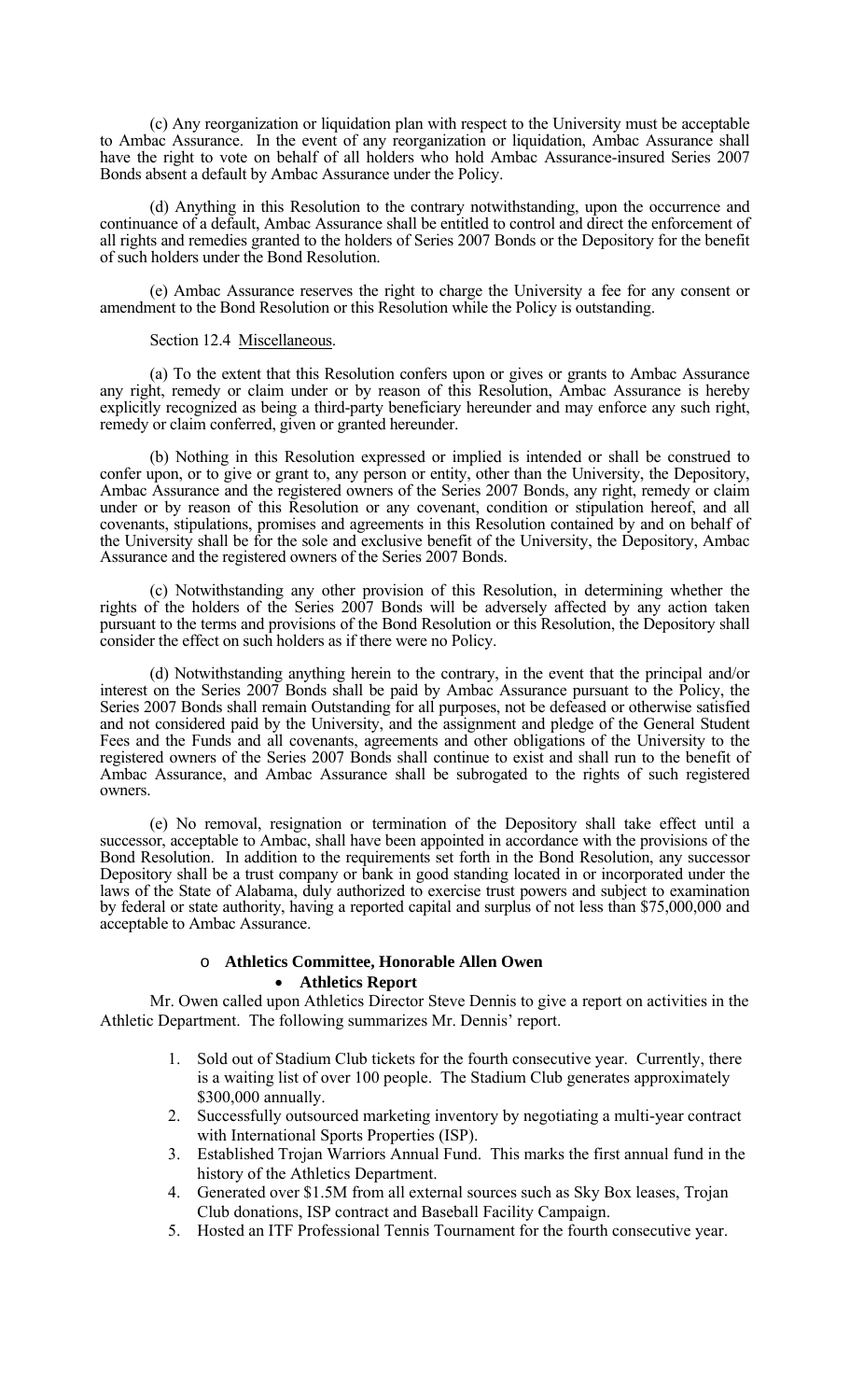- 6. Hosted the Southwestern Athletic Conference (SWAC) Track and Field Championships.
- 7. Co-hosted with the City of Dothan the Wiregrass Baseball Classic.
- 8. After winning the Sun Belt Conference, the football team qualified for the R&L Carriers New Orleans Bowl. The Trojans secured our first Bowl victory against the Rice Owls.
- 9. The women's rodeo program won the Ozark Region while the men finished third.
- 10. Ben Mayworth captured a rodeo national title at the Collegiate National Finals Rodeo.
- 11. Fall Academic Highlights reflected that 145 student athletes were inducted into the 3.0 Club. This number represents 39% of all student athletes.
- 12. TROY led all public institutions in the State of Alabama and the Sun Belt Conference by obtaining a Graduation Success Rate of 81%.

An update was given on the projected football schedules through 2010.

Mr. Dennis added that the above list represents but a few of the many achievements in the Athletics Department.

### **V. Resolution No. 3—Naming Athletic Tower**

Mr. Owen called upon Chancellor Hawkins to make comments regarding Resolution No. 3. The Chancellor said that 21 years ago the University benefited from a level of persistence that has served us well and through the leadership of Dr. Doug Hawkins the University is where it is today. Chancellor Hawkins said Resolution No. 3 speaks to three things—vision, commitment to excellence, and continued expansion of the university. He added that there is no one who personifies the Trojan spirit any better than Dr. Doug Hawkins and it is captured well in the following resolution.

### **Resolution No. 3**

### **ACTION: Following the Chancellor's comments, Mr. Owen made a motion to adopt Resolution No. 3. He called for a second which was received from Mr. Dial. Resolution No. 3, which follows, was unanimously adopted by the Board.**

 Following adoption of the following resolution, Dr. Doug Hawkins expressed his appreciation to the Board for honoring him in such a special way and said that Troy University means a great deal to him, as it did to his late wife, Mrs. Rachel Hawkins.

#### Resolution No. 3

#### **Naming the Athletic Tower at Movie Gallery Veterans Stadium**

**Whereas**, Dr. R. Douglas Hawkins has served Troy University as a member of its Board of Trustees since 1980; and

**Whereas**, Dr. Hawkins has served as President Pro Tem since 1996, ably providing leadership and counsel to the administration, faculty, staff and Board of Trustees; and

**Whereas**, the Press Box in the Movie Gallery Veterans Stadium is named in his honor; and

**Whereas**, his vision, commitment to excellence, and commitment to the continued expansion of Troy University has produced remarkable results and has positioned Troy University uniquely and favorably;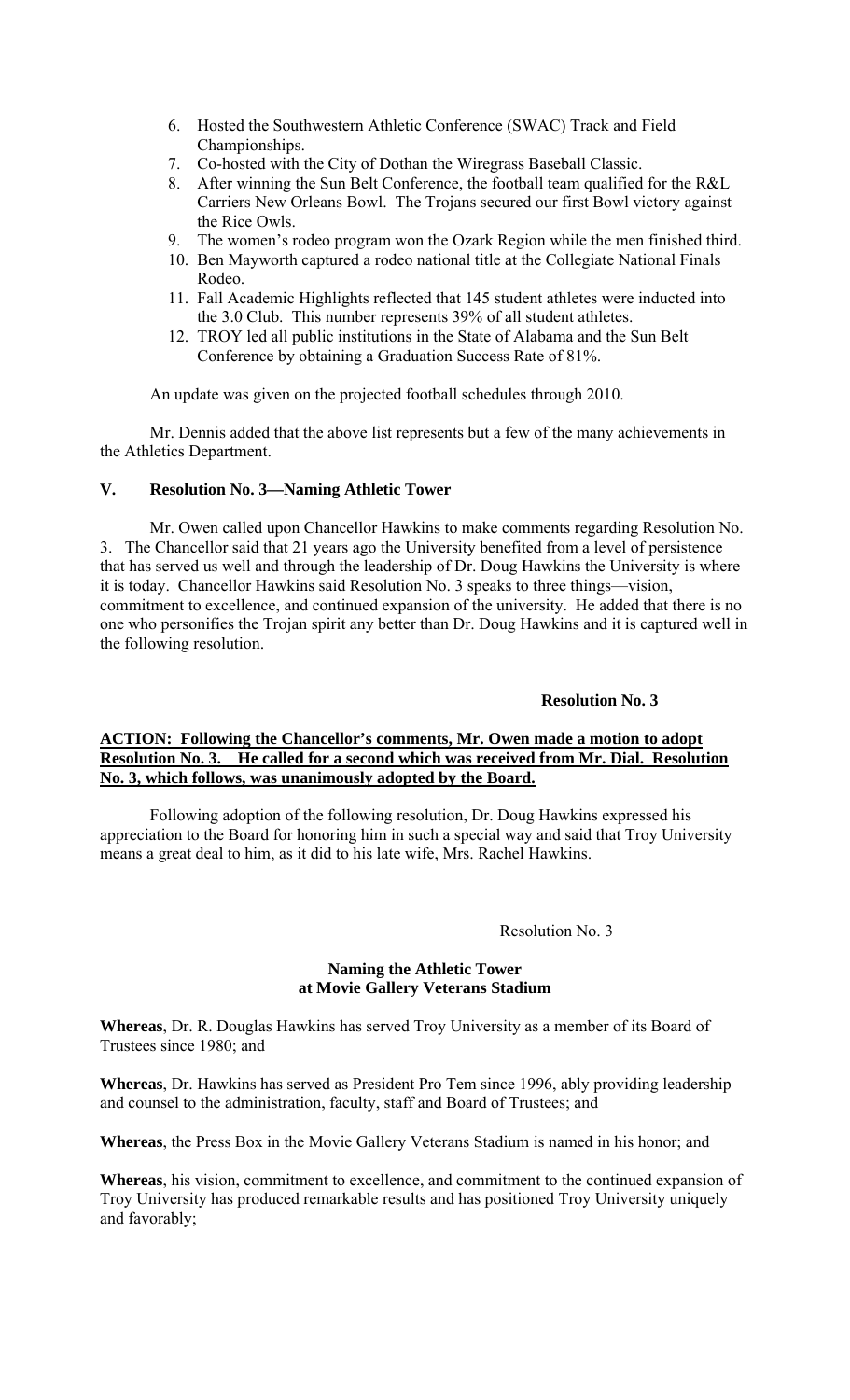**Therefore Be It Resolved**, that further honor is accorded Dr. Hawkins by naming the Athletic Tower at Movie Gallery Veterans Stadium in his honor, to be known henceforth as the R. Douglas Hawkins Tower, effective this date, 27 July 2007.

# **VI. Nominating Committee Report, Honorable Allen Owen**

Mr. Owen advised that as preparations were underway to present a Nominating Committee report, the committee became aware that the Bylaws of the Board called for election of officers to occur "at the October meeting of 2007 and at the October meeting every four years thereafter." He said it is recommended that the Bylaws be amended as reflected in the following resolution.

Mr. Higgins and Mr. Owen added that the committee also looked at other sections of the Bylaws and may at a later date come back with some additional changes/recommendations. Mr. Owen asked that a copy of the Bylaws be available at future Board meetings in the Board packets. Dr. D. Hawkins asked Mr. Owen if he would give a report at the next Board meeting on the Bylaws.

Mr. Owen called for discussion or questions. There being none, the following action was taken on the Bylaws.

### o **Resolution No. 4—Amending Bylaws**

#### **Resolution No. 4**

### **ACTION: Mr. Owen made a motion to adopt Resolution No. 4. Seconded by Mr. Dial, Resolution No. 4 which follows was unanimously adopted.**

Resolution to Amend the Bylaws of the Board of Trustees

**WHEREAS**, the Bylaws of the Board of Trustees call for the election of officers to occur "at the October meeting of 2007 and at the October meeting every four years thereafter;" and

**WHEREAS**, the Board wishes to establish the election of officers in coordination with the Board meeting usually associated with approval of the University budget; and

**WHEREAS**, the budget of the University is usually approved during the summer meeting of the Board of Trustees;

**THEREFORE, BE IT RESOLVED** by the Board of Trustees, on this  $27<sup>th</sup>$  day of July 2007, that lines 7 and 8 of Section 5 on page 10 be amended to read ". . . subsequently at the summer meeting in 2007 and at the summer meeting every four years thereafter.'

**BE IT FURTHER RESOLVED**, that this action be noted and recorded in the Minutes of the Board and that the Bylaws of the Board be reissued to reflect this change.

> Bylaws of the Board of Trustees **for Troy University**

#### PREAMBLE

 The "Board of Trustees" of Troy University operates under the authority granted by Section 16-56 of the *Alabama Code* as amended by Act Number 97-586 of the Alabama Legislature. By virtue of this statute, the Board of Trustees has full management and control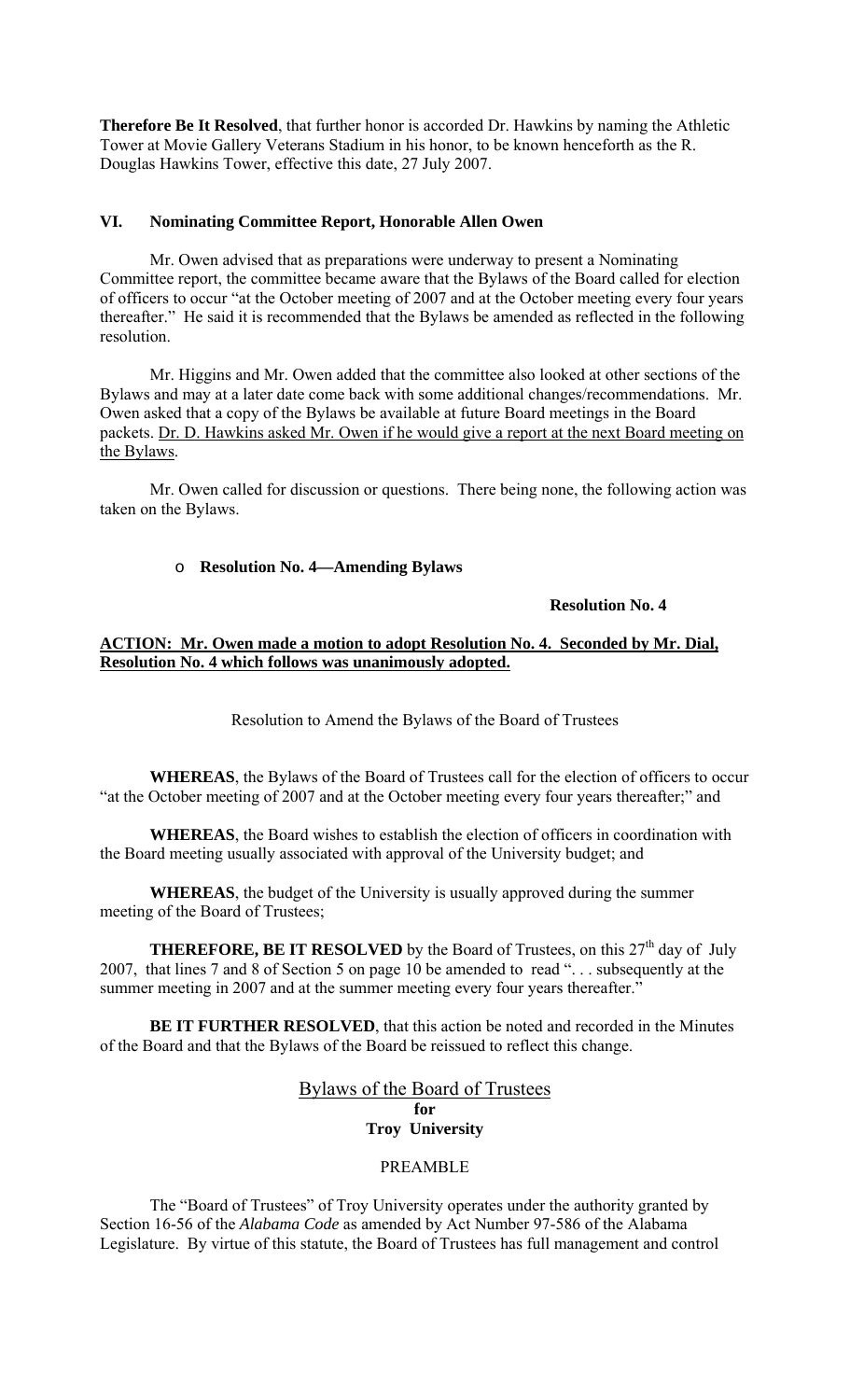over Troy University. In order to manage and control Troy University more effectively, in order to provide for a definitive, orderly form of governance, and in order to secure and continue a responsive, progressive, and superior institution of higher learning, the Board of Trustees does promulgate and adopt these Bylaws, replacing all bylaws heretofore adopted by this Board.

# ARTICLE I

### **The Board of Trustees**

The entire management and control over the activities, affairs, operations, business, and property of Troy University shall be completely and absolutely vested in the Board of Trustees of Troy University (hereinafter referred to as the "Board"); however, upon general or specific authorization or delegation made or provided for in these Bylaws or other action approved by the full Board, the Board may exercise its management and control by and through such officers, officials, committees, and agents as it may deem fit and proper.

 The composition of the Board and the terms of office of Board members shall be in compliance with Section 16-56 of the *Alabama Code* as amended by Act Number 97-586 of the Alabama Legislature. Failure to attend board meetings or failure to participate in board meetings in good faith may constitute grounds for the full board to request the resignation of a board member. Such an action would require a three-fourths vote of the entire board. All other state laws pertinent to the removal of public officials shall apply to the members of the Board.

 In exercise of its management and control of Troy University, the Board recognizes that it must determine major University policies, review existing policies, define the mission, role, and scope of the University and provide ultimate accountability to the public and political bodies of Alabama. It is incumbent on board members to recognize that their authority is of a collective nature and is not derived from their individual status. While the Board determines broad policy issues, it delegates implementation of policy and all administrative matters to the Chancellor of Troy University. In carrying out these responsibilities, the Chancellor may consult with other officers of the University, faculty, and staff as deemed prudent and appropriate to a university community.

 Within these fundamental responsibilities, the Board shall act on recommendations brought by the Chancellor in the following areas:

- 1. Regulations, alterations, or modifications of the governance of The University;
- 2. Policies and goals of the University;
- 3. Academic plans, including new programs and new units, and major modification in existing programs and units;
- 4. Levying of tuition, fees, and charges;
- 5. Student admission and retention policies;
- 6. Requests for legislative appropriations;
- 7. Annual budgets;
- 8. All loans, borrowing, and issuance of bonds;
- 9. Compensation policies for faculty and staff;<br>10. Campus master plans, facilities development
- 10. Campus master plans, facilities development programs, and capital development programs;
- 11. The transfer and sale of real property and plans to ensure that all properties of the University are preserved and maintained;
- 12. Objectives, policies, and practices which provide for effective and prudent management, control, and preservation of the investment assets of the University;
- 13. Such other polices that are in the best interest of the operation and advancement of the University.

### ARTICLE II

### **Meetings of the Board of Trustees**

Section 1. Annual Meetings. The Board shall hold its annual regular meeting each year on the Troy Campus on or about the date scheduled for spring term graduation unless the Board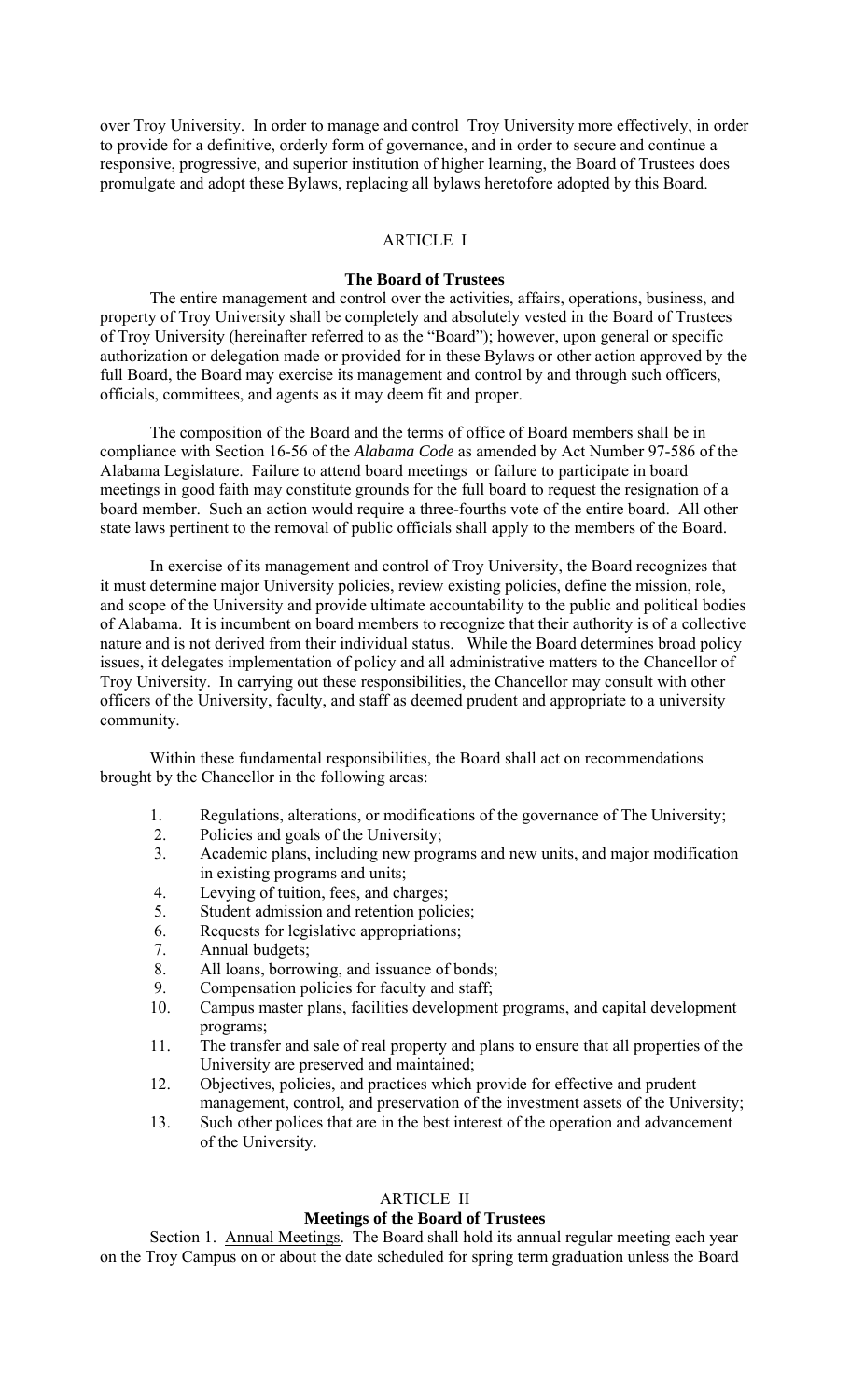shall, during a regular or special session, determine to hold its annual meeting at some other time and place.

Section 2. Regular Meetings. In addition to the annual meeting, the Board may, during the annual meeting or during a regular meeting, set dates, times, and locations for one or more regular meetings to be held in the upcoming year.

Section 3. Special Meetings. Special meetings of the Board may be assembled by either of the following methods:

- (1) Special meetings of the Board may be called by the Governor or by the President *Pro Tempore*. In calling special meetings, the Governor or the President *Pro Tempore* shall mail a written notice to each trustee at least ten days in advance of the date of the meeting.
- (2) Upon the application in writing of any three members of the Board, the Governor or the President *Pro Tempore* shall call a special meeting, naming the time and location and causing notice to be issued in writing to all the members of the Board.

Section 4. Notice and Information. All meetings of the Board and committees require a minimum of ten days' notice to the membership. All information needed to transact the business of the Board shall be provided to the Board ten days in advance of the meeting. Additionally, public notice of all meetings of the Board of Trustees shall be appropriately posted in accordance with the Alabama Open Meeting Act.

Section 5. Quorum. Seven members of the Board shall constitute a quorum, but a smaller number may adjourn from day-to-day until a quorum is present. A quorum may be assembled in person or through electronic communications that permit complete auditory access to the proceedings of the Board; however, no more than two members may participate through electronic communications.

Section 6. Majority. Matters brought before the Board shall be decided on the basis of a majority vote unless otherwise provided for in the Bylaws; that is, approval of issues must be registered by more than half of the members present and voting on the particular issue in a properly called meeting for which a quorum is present.

Section 7. Minutes. Minutes of all meetings of the Board shall be prepared and distributed to all members of the Board by the Chancellor, who is the secretary of the Board. Upon approval of the minutes by the secretary and the officer presiding over the meeting, such minutes shall be recorded in substantially bound books retained by the Secretary. The Chancellor may designate an assistant to assist in the performance of the secretarial responsibilities.

Section 8. Executive Session. All meetings of the Board of Trustees shall be open to the public except when the Board may go into executive session (in accordance with prevailing laws of the State of Alabama). Formal official action by the Board resulting from discussion in executive session shall be made a part of the official minutes of the Board.

Section 9. Public Admission to Meetings of the Board. All meetings of the Board and its committees (except executive sessions) shall be open to the public. All persons in attendance at an open meeting can record the meeting but the recording cannot disrupt the conduct of the meeting.

Section 10. Agenda. The Chancellor, in the role of Secretary to the Board and in coordination with the President *Pro Tempore*, shall prepare and mail to each member of the Board an agenda with supporting materials for each meeting of the Board at least ten days prior to the time of the meeting. Three-fourths of the members present and voting shall be required to bring up for consideration by the Board, in any given meeting, any item not included on the agenda mailed to the membership prior to the meeting. The order of business at all regular and special meetings of the Board shall be as follows: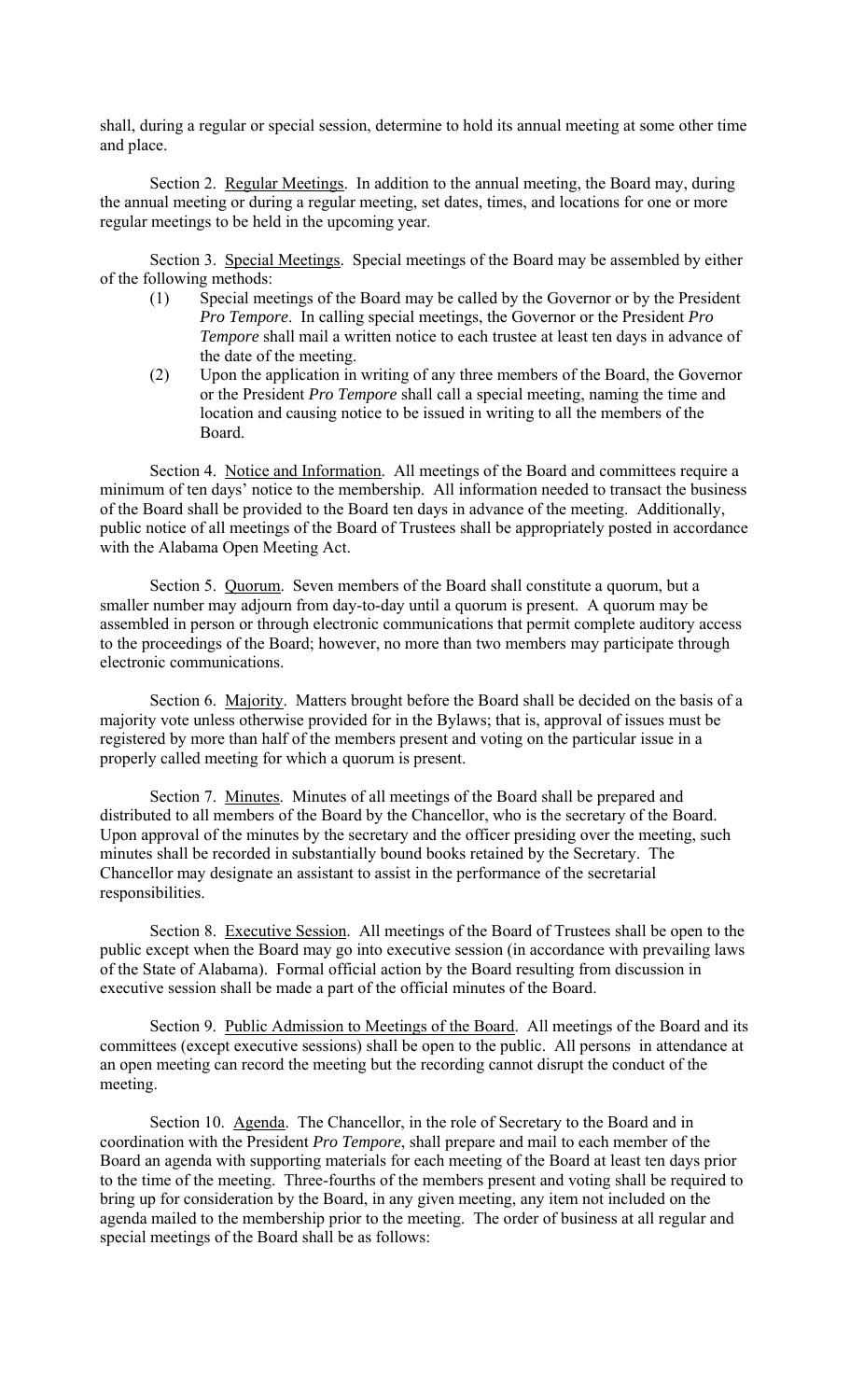- Call to order
- Roll call
- Approval of the minutes of the prior meeting
- Correspondence
- Committee Reports
- Old business
- New business
- Elections
- Adjournment

Section 11. Rules of Order. Business at all meetings of the Board shall be conducted in conformity with *Robert's Rules of Order*, unless specifically stated otherwise by action of the Board.

# ARTICLE III

# **Officers**

 The Board shall have the following officers and any other officer it may from time to time elect. Such officers shall have the power and shall perform the duties as are set forth herein, together with those which may be authorized and delegated by the Board from time to time, and the usual and customary powers and duties which are incident to the office.

Section 1. President of the Board. The Governor of the State of Alabama shall be *ex officio* President of the Board. When in attendance at a meeting, the Governor shall preside and may call special meetings of the Board upon the conditions herein before described.

Section 2. President *Pro Tempore*. In the absence of the Governor, the President *Pro Tempore* shall preside at all Board meetings. The President *Pro Tempore* appoints chairs and vice chairs and members of the Board's standing committees and any *ad hoc* committees authorized by the Board. The President *Pro Tempore* shall fill vacancies which may occur on such committees and has the authority to replace and/or reassign committee chairs and committee members at his or her discretion.

Section 3. Vice President *Pro Tempore*. The Vice President *Pro Tempore* shall be elected by and from the membership of the Board. He shall serve as the presiding officer of the Board in the absence of the President and the President *Pro Tempore.* The Vice President *Pro Tempore* shall serve as chair of the Academic Affairs Committee.

Section 4. Secretary. The Chancellor of Troy University shall serve the Board *ex officio* as the Secretary in a non-voting capacity. The Secretary shall cause notice of meetings of the Board and its committees to be given to the members thereof; shall prepare and distribute the agenda; shall attend all Board and committee meetings; and shall make, record, and retain complete records and minutes of all official actions of the Board.

Section 5. Election of Officers. The President of the Board and the Secretary of the Board shall hold their appointments by their elected and appointed positions respectively. The President *Pro Tempore* and Vice President *Pro Tempore* shall be elected by and from the members of the Board to serve a term of four years and until their successors shall have been elected. The first election under these Bylaws shall occur at the October 2003 Board meeting and subsequently at the October meeting in 2007 and at the October meeting every four years thereafter. Board members shall assume office upon their election. Board members may be elected to an office for no more than two consecutive terms, but may serve again after four years have elapsed from serving in that office. A majority vote shall be required for elected officers. If no nominee receives a majority, then the two nominees receiving the greatest number of votes shall be subjected to a run-off election. Elections shall be by open balloting.

# ARTICLE IV

# **Committees**

 The President *Pro Tempore*, in consultation with the Chancellor, shall appoint all committees and the respective chairs of each committee except as otherwise designated by these bylaws. The terms of service of committee members and chairs shall be subject to the pleasure of the President *Pro Tempore*, unless specifically stated otherwise by action of the Board.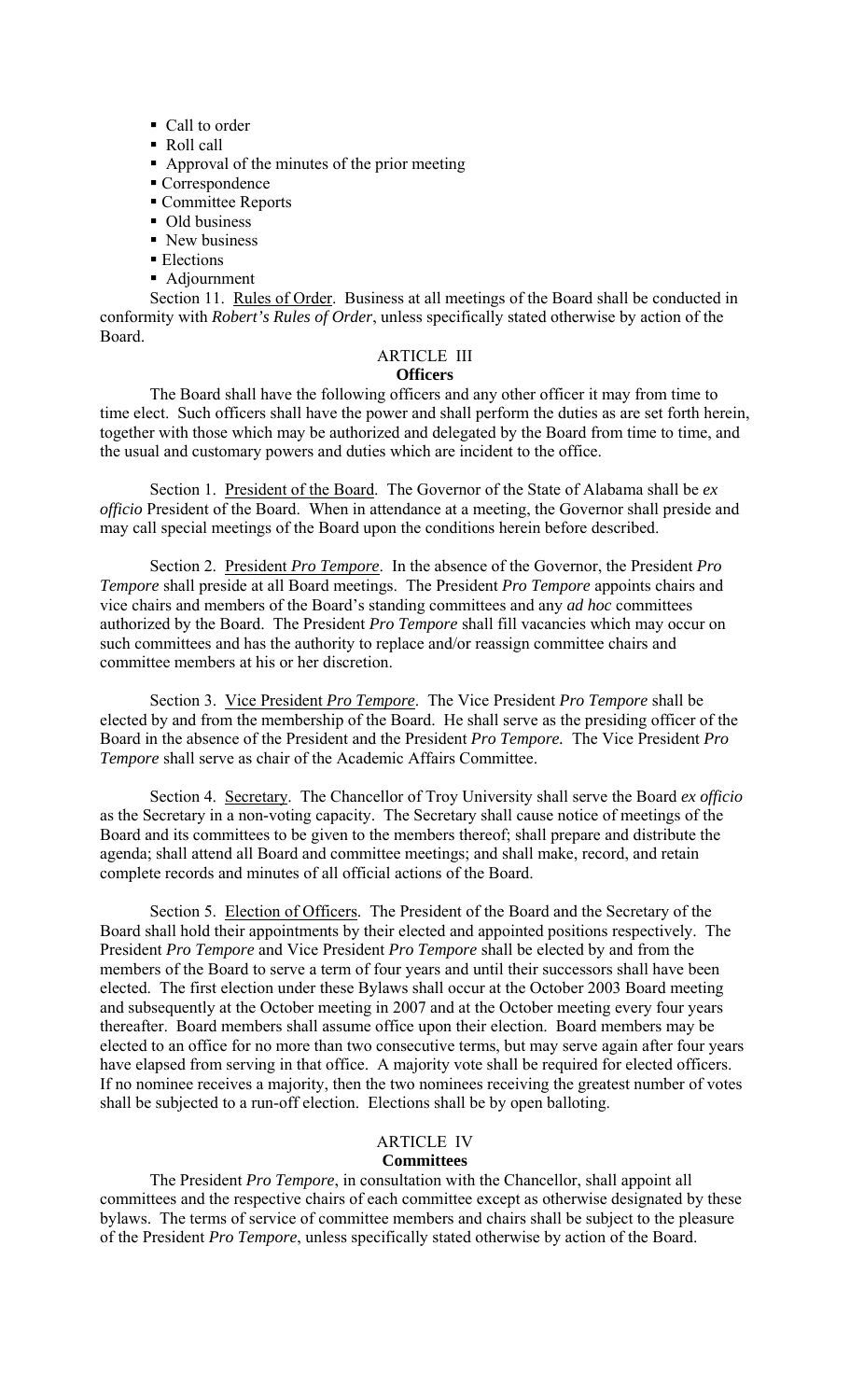The Secretary of the Board shall be an *ex officio* member of all committees and shall provide staff support to committees as necessary. Committees of the Board shall make recommendations to the full Board and may not take any official actions on behalf of the full Board unless specifically authorized by the full Board. Minutes of each committee meeting shall be maintained as designated by the Secretary. The Board shall have the following standing committees:

Section 1. Executive Committee. The Executive Committee shall be comprised of the President *Pro Tempore*, the Vice President *Pro Tempore*, and the Chairman of the Finance Committee. The President *Pro Tempore* shall chair the Executive Committee. The Executive Committee shall work for the advancement of The University and take actions necessary to ensure a good relationship with the university administration, faculty, students, and alumni. Personnel policies shall be recommended to the Board and monitored by this committee.

Section 2. Finance Committee. The Finance Committee shall review the annual budget for Troy University and make recommendations to the full Board regarding the annual budget. It also shall work with the administration for recommending Board issues and review other financial policies, issues, and transactions for Board approval.

 Section 3. Academic Affairs Committee. This committee shall periodically review curricula, courses of study, program offerings, viability, faculty personnel policies, accreditation, and the general soundness of academic disciplines and shall make such recommendations on these matters as it deems necessary to the full Board. This committee shall recommend to the full Board candidates for the honorary doctorate.

Section 4. Athletics Policy Committee. This committee shall be responsible for recommending Board policies relating to intercollegiate athletics competition for Troy University, consistent with rules and guidelines issued by the National Collegiate Athletics Association (NCAA). This committee shall work to achieve excellence in athletics along with promoting sound academic performance by student athletes. This committee will promote participation in and support of the Troy University athletics program by all campuses of Troy University.

# ARTICLE V

### **Amendments**

These bylaws may be amended at any regular meeting of the Board by a majority vote of the Board.

#### **Nominating Committee Report (Continued)**

Mr. Owen stated that following the amendment of the Bylaws, the Nominating Committee recommended Dr. R. Douglas Hawkins as President pro tempore and The Honorable Gerald O. Dial as Vice President pro tem to serve four year terms.

# o **Election of Officers**

Following Mr. Owen's remarks regarding the Bylaws and the Nominating Committee Report, the following action was taken:

### **ACTION: On a motion by Mr. Owen and seconded by Mr. Drinkard, the President pro tem will be Dr. R. Douglas Hawkins and the Honorable Gerald O. Dial will serve as Vice President pro tem of the Board to serve four year terms.**

### **VII. Other**

Mr. Harrison distributed a copy of the following resolution to Board members. He then read the resolution. Mr. Harrison said that the this resolution was done at the recommendation of the National Alumni Association and certainly with 100% unanimous consent of the Executive Committee of the Board of Trustees.